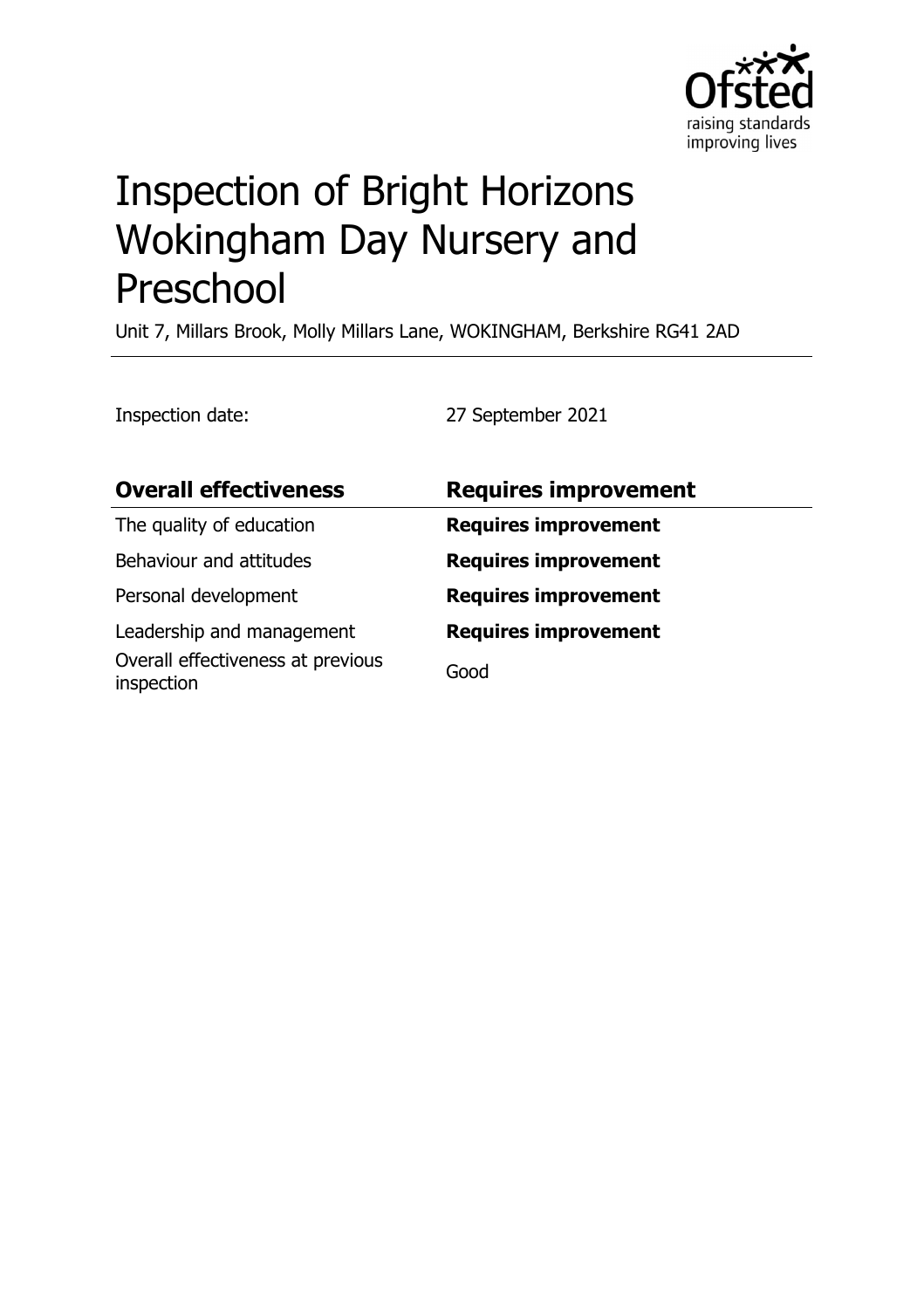

# **What is it like to attend this early years setting?**

#### **The provision requires improvement**

The quality of education is variable. Children make adequate progress in their speaking and communication skills. They take part in familiar routines, such as song and story times, where some children join in. At times, staff suitably repeat language for children so they hear the correct pronunciation of sounds and words. However, staff do not routinely support children to speak and practise their language skills, in order that children, including children with special educational needs and/or disabilities (SEND) communicate their needs confidently.

Babies develop strong attachments to staff and show they are settled and happy in staff's care. Older children enjoy the company of their friends, and generally play well alongside each other. However, staff do not place sufficient focus on helping children to develop friendships with others. They do not help children work cooperatively on projects and talk about their feelings, in order to develop strong social skills. At times, children lack the motivation to join in with activities and when faced with a setback or a difficult challenge, some children give up quickly.

All children show great enjoyment when playing outside. They successfully negotiate an obstacle course and jump with confidence on the stepping stones, showing good regard to safety. Children test their skills of coordination as they ride bicycles and as they kick balls into nets. Babies practise new skills, such as crawling and pulling themselves up to stand, under the careful watch of staff.

## **What does the early years setting do well and what does it need to do better?**

- $\blacksquare$  The manager's vision for the setting accurately prioritises children's safety and staff well-being. This supports safe environments for children and ensures a committed staff team, who report high levels of morale. However, leaders do not effectively monitor the impact of the training that staff receive, so that the setting's vision for children's learning is well understood by the team. Learning priorities linked to promoting children's communication and social skills are not successfully delivered.
- $\blacksquare$  Staff do not plan a curriculum that focuses precisely enough on helping children work towards their next steps in learning. Additionally, staff do not always present information clearly in a sequence that helps children make links with what they already know, so that children can build on their prior learning. Although staff use children's interests as a basis for the activities they provide, at times, activities lack a clear intention. For example, staff capture children's love for a popular story character. However, despite staff's good intentions, the aim of the activity is not well thought-out or resourced by staff.
- Despite staff's variable support for children's learning, children show some interest in leading their own play. For example, older children follow their own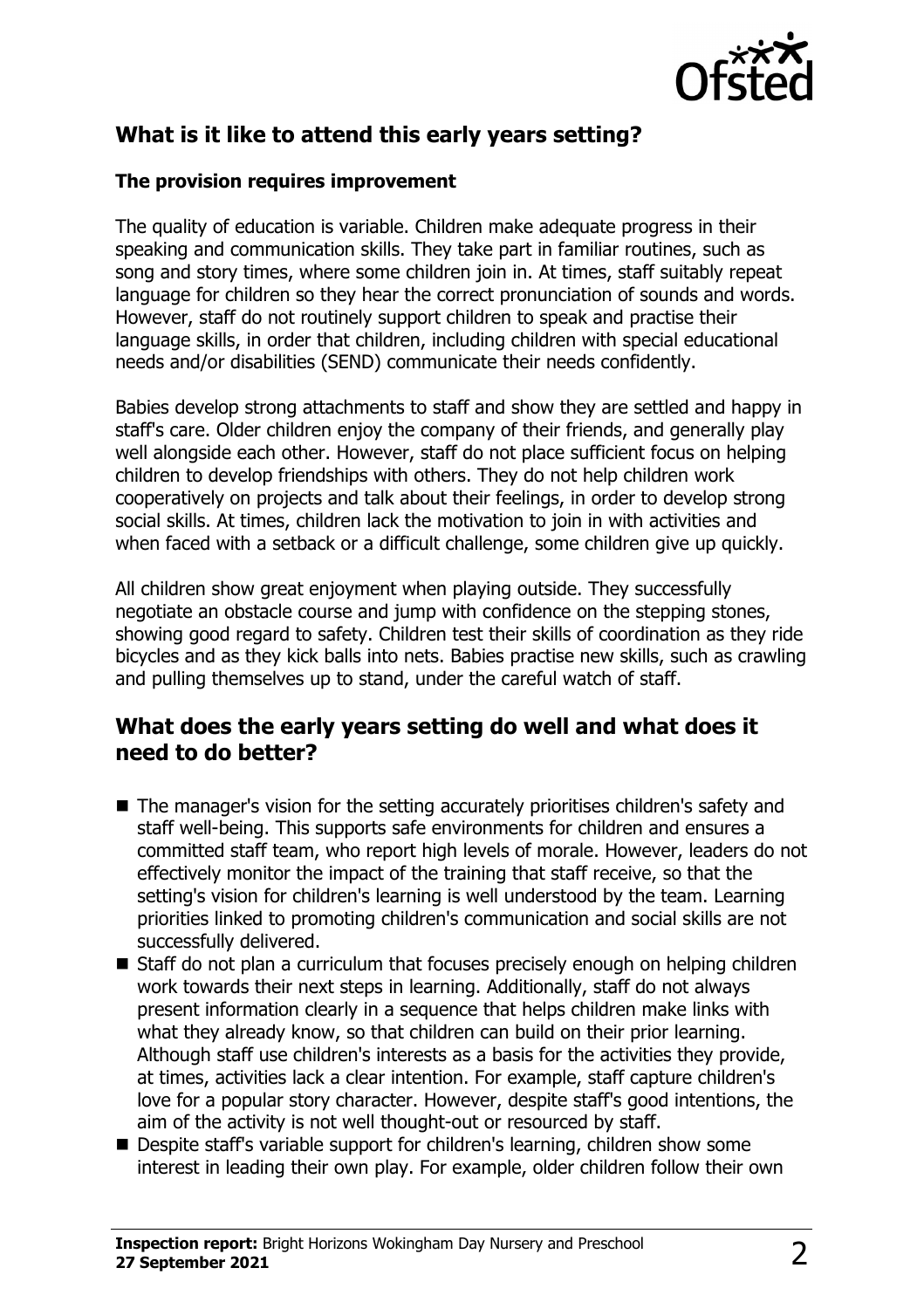

ideas, such as making handprints on paper with paint and creating magical potions with their friends. However, children are not motivated or excited by the range of activities on offer and quickly lose interest. At times, children sit compliantly and do not play an active part.

- Children generally manage their feelings well. They show kindness to their peers. However, staff provide inconsistent messages to children when any disagreements occur, which does not help children understand how to regulate their behaviour on their own. Children make some gains in their learning, but this is not rapid enough to ensure they securely gain the skills needed for their move on to the next stage in their education.
- Staff suitably promote children's healthy lifestyles. Children benefit from nutritious meals that are reflective of their dietary needs and which children enjoy. They develop some independence in their self-care skills, such as learning to use cutlery at mealtimes. Improvements to the outdoor learning environment successfully support children's love for playing in the fresh air. However, despite staff's regard to promoting children's physical development well overall, they do not consistently help children to develop their resilience or confidence to overcome challenges. Consequently, this has an impact on children's emotional well-being.
- $\blacksquare$  Parents speak very highly of the setting and the staff. They access information about their child's day through an online application and comment positively on the good exchange of information. The setting promotes a range of ideas for parents to build further on children's learning at home, including through a lending library of resources. The setting works well in partnership with external agencies to seek advice and access further training, as necessary.

# **Safeguarding**

The arrangements for safeguarding are effective.

The manager promotes an effective culture of safeguarding in the setting. She supports a proactive approach of early identification of children's needs, in line with local safeguarding thresholds. Staff benefit from regular training and supervision where they explore a wide range of safeguarding matters. They show an effective understanding of signs that may indicate a child is at risk of harm, including extreme views and behaviours. Robust recruitment procedures assure staff's suitability to work with children. Staff have a clear understanding of what to do if they hold a concern about an adult's behaviour or conduct. They follow suitable procedures when serving food to ensure children's dietary needs are met. The premises are maintained at a comfortable temperature.

### **What does the setting need to do to improve?**

**To meet the requirements of the early years foundation stage, the provider must:**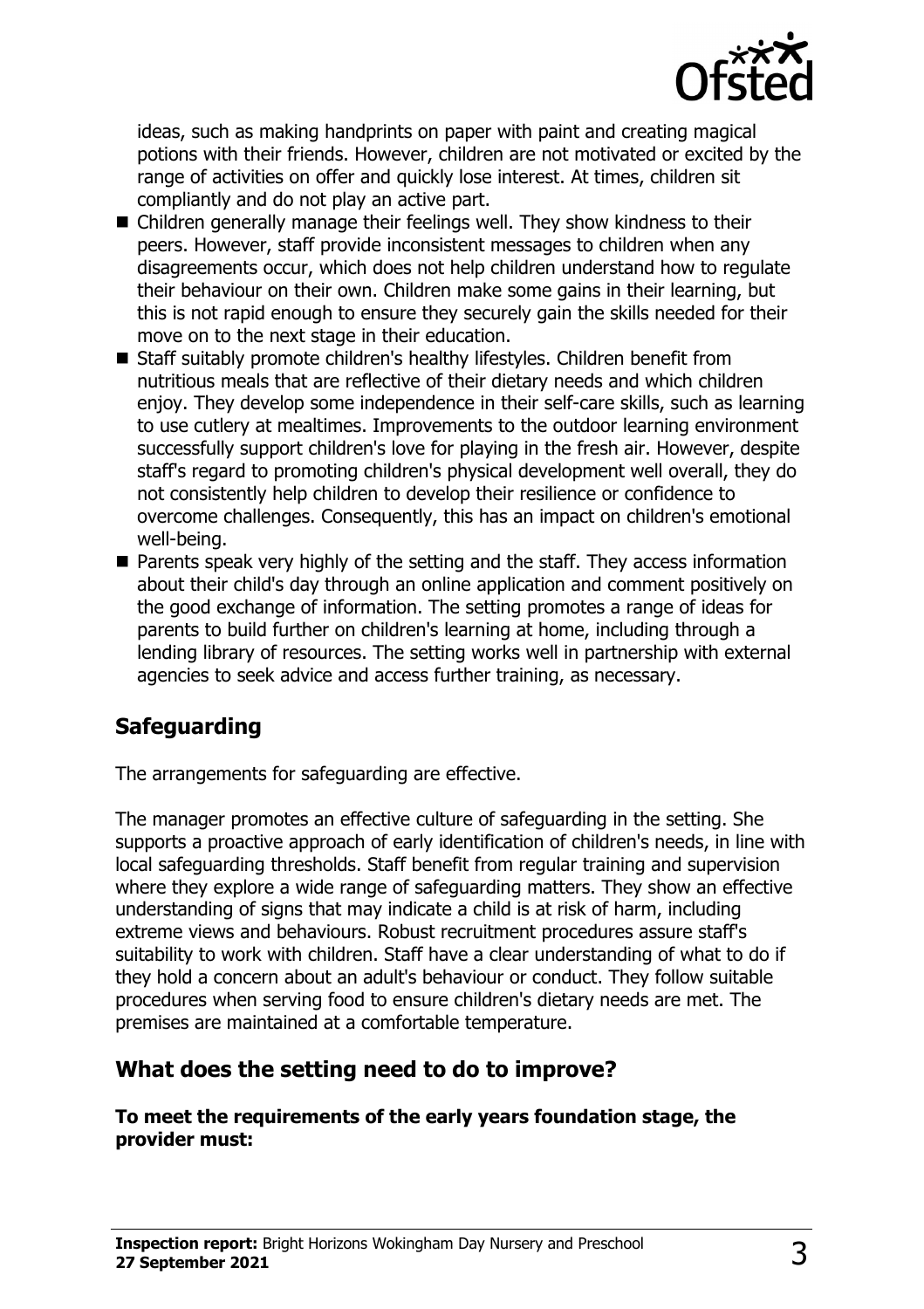

|                                                                                                                                                                                                                                                                        | Due date   |
|------------------------------------------------------------------------------------------------------------------------------------------------------------------------------------------------------------------------------------------------------------------------|------------|
| monitor staff's implementation of the<br>curriculum more precisely, so that the<br>training that staff receive is well<br>understood and delivered in practice, in<br>order that effective support is provided<br>to children in line with the setting's<br>priorities | 24/01/2022 |
| implement a well-planned curriculum<br>that focusses on supporting all children,<br>including children with SEND to develop<br>their social skills and gain high levels of<br>confidence in communication and<br>language                                              | 24/01/2022 |
| improve the quality of staff support for<br>children so that information is presented<br>to children clearly and that staff<br>interactions challenge and ignite<br>children's curiosity and enthusiasm for<br>learning.                                               | 24/01/2022 |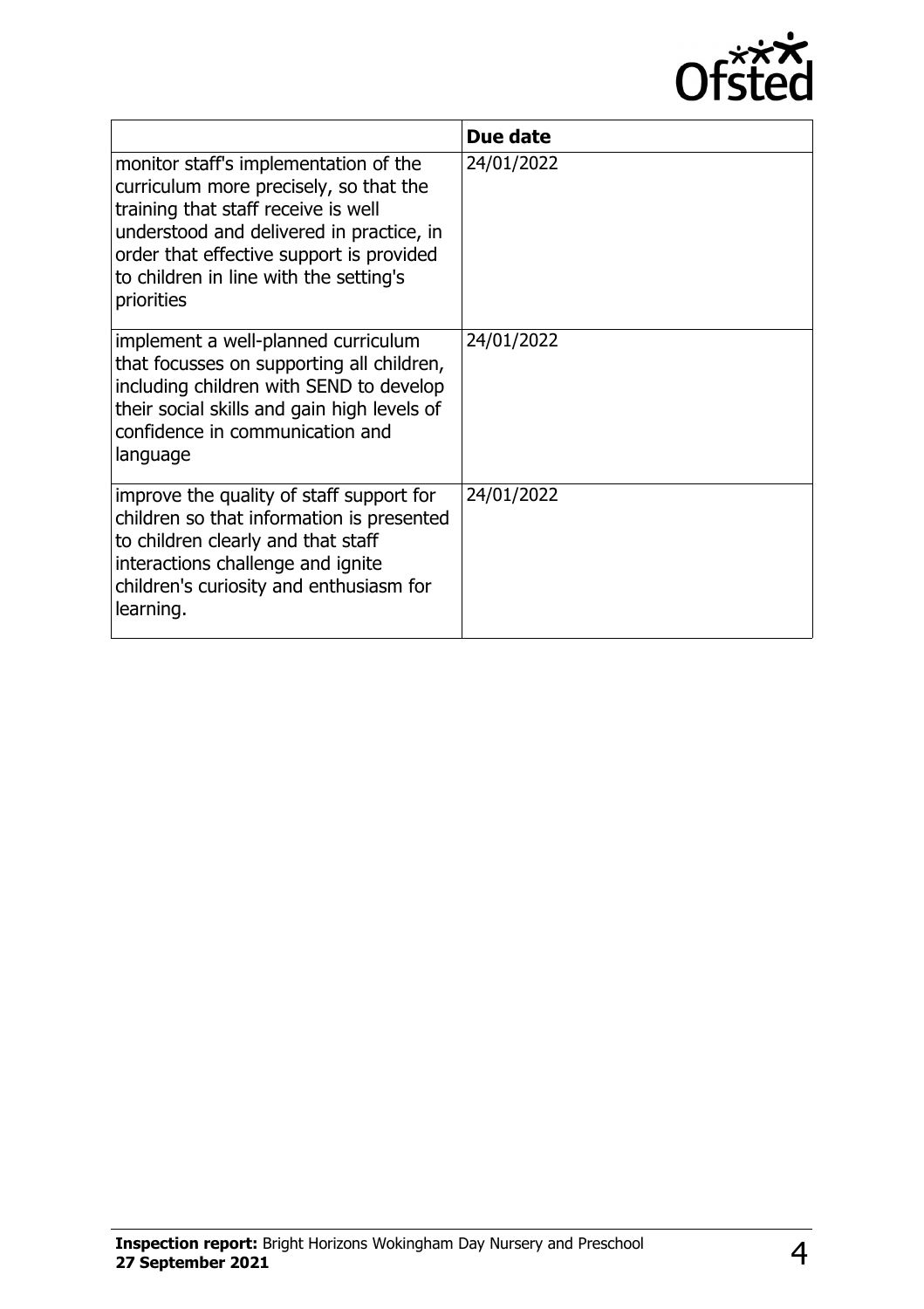

| <b>Setting details</b>                         |                                                                                      |
|------------------------------------------------|--------------------------------------------------------------------------------------|
| Unique reference number                        | EY439405                                                                             |
| <b>Local authority</b>                         | Wokingham                                                                            |
| <b>Inspection number</b>                       | 10204633                                                                             |
| <b>Type of provision</b>                       | Childcare on non-domestic premises                                                   |
| <b>Registers</b>                               | Early Years Register, Compulsory Childcare<br>Register, Voluntary Childcare Register |
| Day care type                                  | Full day care                                                                        |
| Age range of children at time of<br>inspection | $1$ to $4$                                                                           |
| <b>Total number of places</b>                  | 88                                                                                   |
| Number of children on roll                     | 38                                                                                   |
| Name of registered person                      | Kidsunlimited Limited                                                                |
| Registered person unique<br>reference number   | RP900864                                                                             |
| <b>Telephone number</b>                        | 0118 402 2367                                                                        |
| Date of previous inspection                    | 24 August 2018                                                                       |

## **Information about this early years setting**

Bright Horizons Wokingham registered in 2012. It is located in Wokingham, Berkshire. The setting is open each weekday from 7.30am to 6pm all year round, excluding bank holidays. There are 16 staff working with the children. Of these, 11 staff hold appropriate early years qualifications. The setting receives funding for the provision of free early years education for children aged two, three and four years.

## **Information about this inspection**

**Inspector** Melissa Cox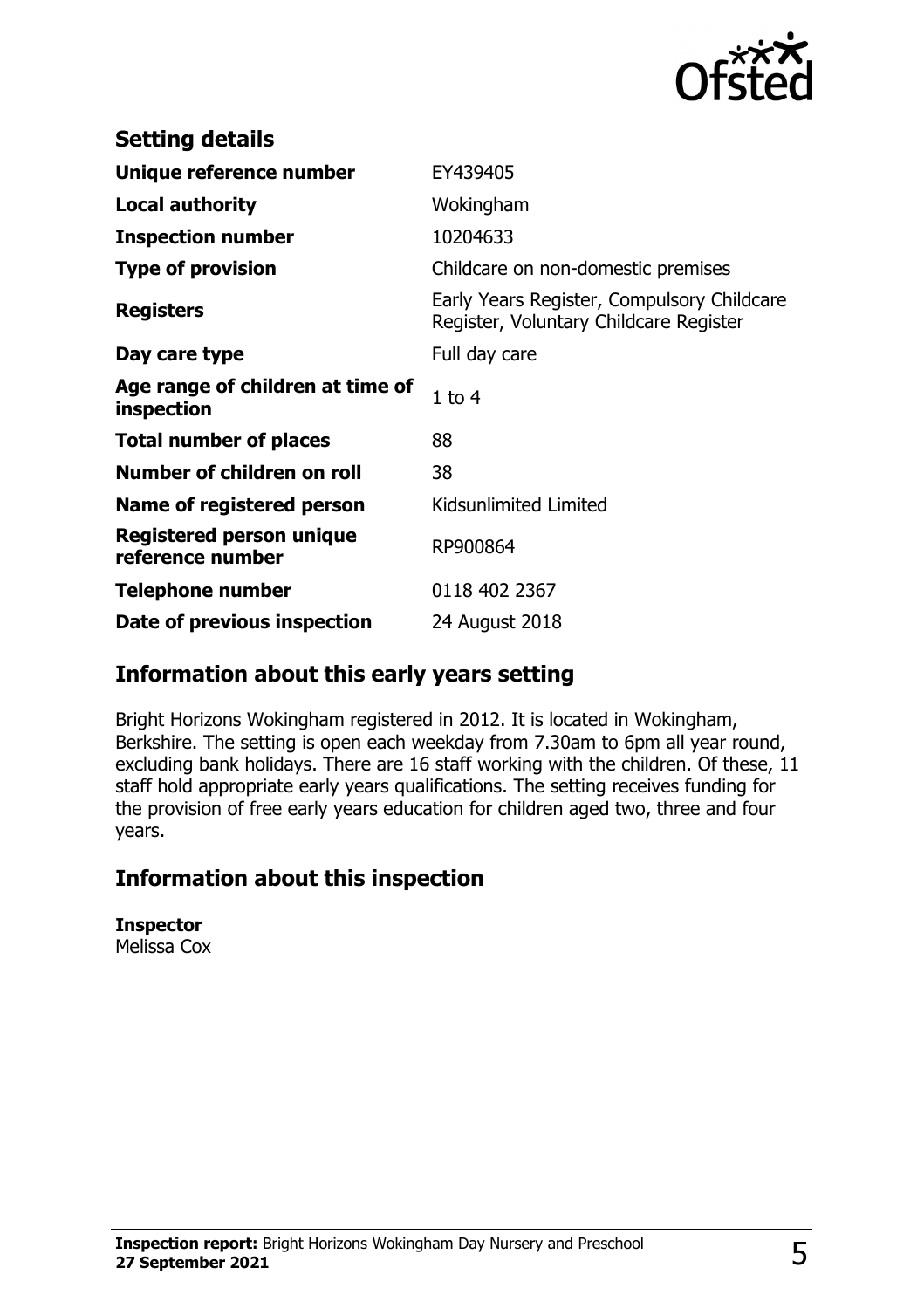

#### **Inspection activities**

- $\blacksquare$  This was the first routine inspection the provider received since the COVID-19 (coronavirus) pandemic began. The inspector discussed the impact of the pandemic with the provider and has taken that into account in their evaluation of the provider.
- $\blacksquare$  The manager and inspector completed a learning walk together of all areas of the setting and discussed the early years curriculum.
- $\blacksquare$  The inspector talked to children and staff at appropriate times during the inspection and took account of their views.
- $\blacksquare$  The special educational needs coordinator spoke to the inspector about how they support children with SEND.
- $\blacksquare$  The inspector observed the quality of education being provided, indoors and outdoors, and assessed the impact that this was having on children's learning.
- $\blacksquare$  The inspector carried out joint observations of group activities with the manager and the Early Childhood Specialist.
- $\blacksquare$  The manager showed documentation to the inspector, that demonstrates the suitability of staff.
- $\blacksquare$  The inspector spoke to several parents during the inspection and took account of their written views.

We carried out this inspection under sections 49 and 50 of the Childcare Act 2006 on the quality and standards of provision that is registered on the Early Years Register. The registered person must ensure that this provision complies with the statutory framework for children's learning, development and care, known as the early years foundation stage.

If you are not happy with the inspection or the report, you can [complain to Ofsted](http://www.gov.uk/complain-ofsted-report).